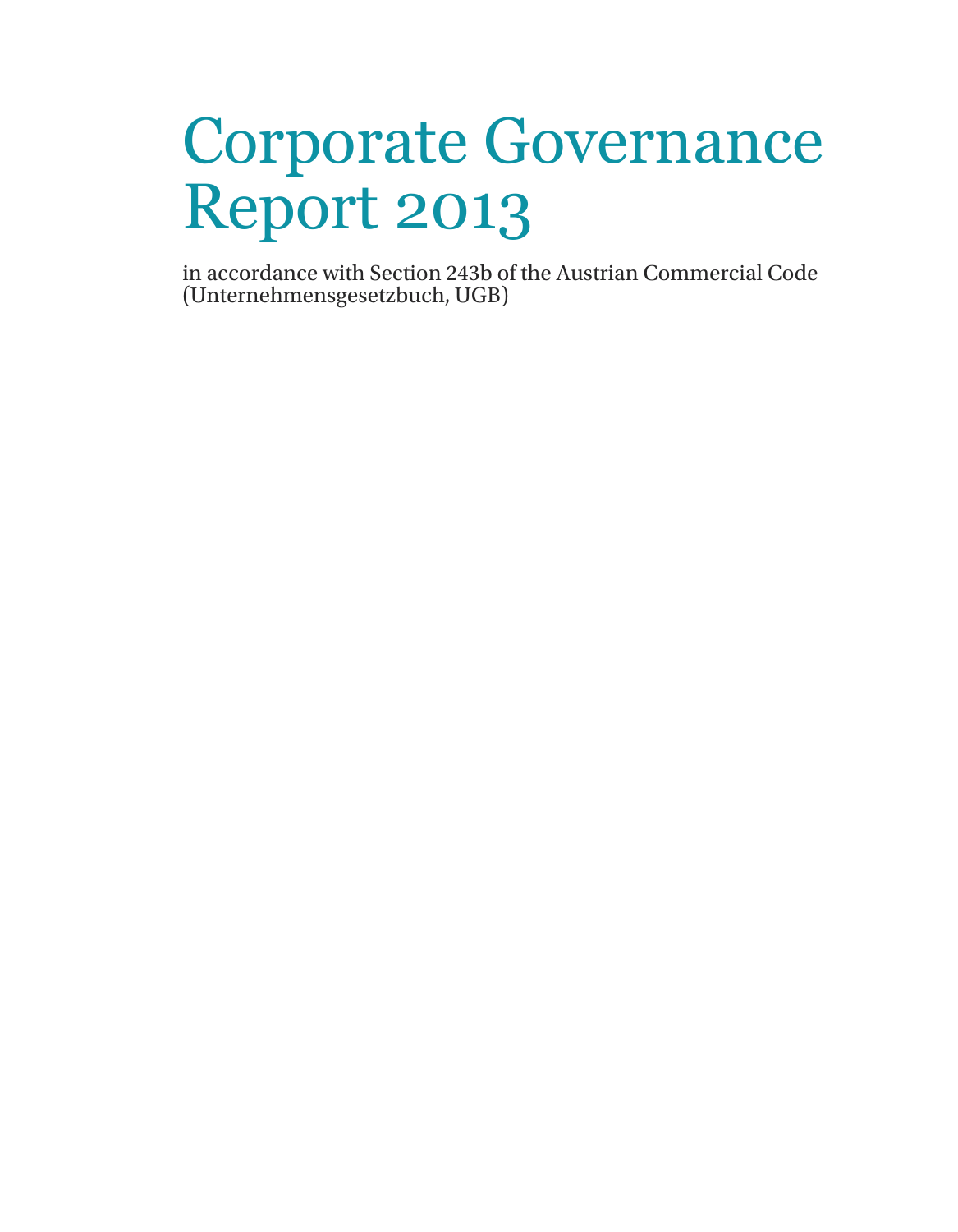# Content

| Executive Board's Declaration of Conformity to the Austrian Code of Corporate Governance  16 |  |
|----------------------------------------------------------------------------------------------|--|
|                                                                                              |  |
|                                                                                              |  |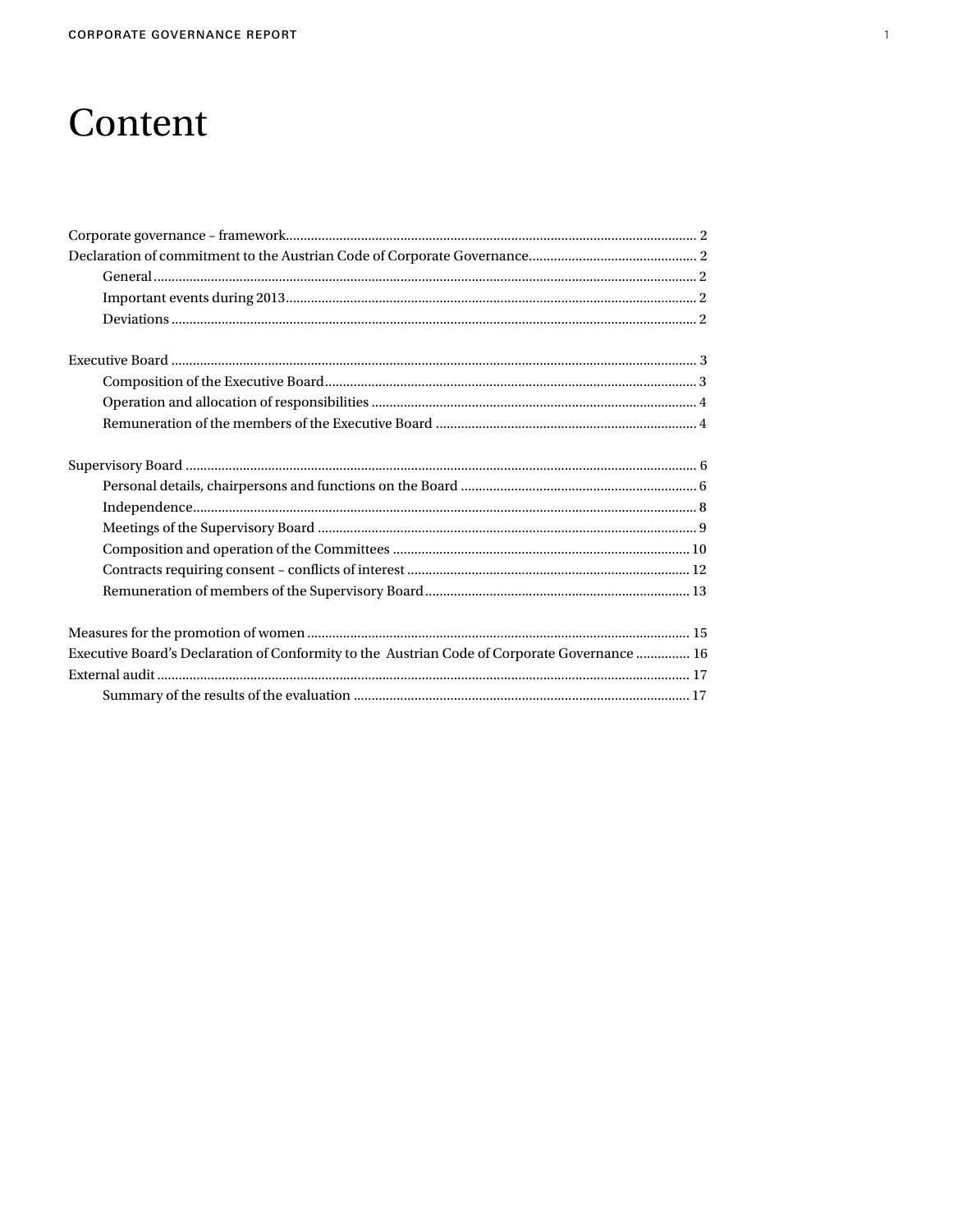# Corporate governance report

in accordance with Section 243b of the Austrian Commercial Code (Unternehmensgesetzbuch, UGB)

# Corporate governance – framework

VERBUND AG is a listed stock corporation domiciled in Austria. Its corporate governance framework is derived from Austrian law, including, in particular, stock corporation and capital market law, the Austrian Commercial Code (UGB) and the regulations governing employee co-determination, the Company's Articles of Association, the rules of procedure for the Company's Boards and, finally, the Austrian Code of Corporate Governance (Österreichischer Corporate Governance Kodex, ÖCGK).

# Declaration of commitment to the Austrian Code of Corporate Governance

#### **General**

VERBUND declares its unconditional commitment to the Austrian Code of Corporate Governance as currently amended. It actively implements the requirements of the Code to ensure responsible management and control of the Group directed at the sustainable and long-term creation of value and the creation of a high level of transparency for every stakeholder.

During financial year 2013, the Executive Board and Supervisory Board saw it as their primary duty to act in compliance with all the rules of the Code as fully as possible and to maintain and continue to develop the Group's high internal standards. As in previous years, an independent auditor externally evaluated the application of and adherence to the Code, and approved the present corporate governance report.

The Austrian Code of Corporate Governance is available from the website of the Austrian Working Group for Corporate Governance at www.corporate-governance.at. This was most recently revised in 2012.

More detailed information about the composition and operation of the Executive Board and Supervisory Board as well as the Supervisory Board's committees is provided in the sections on "Executive Board" and "Supervisory Board".

#### **Important events during 2013**

The most important events in the area of corporate governance in financial year 2013 were changes in the Executive Board and a change in the committees of the Supervisory Board.

In the Executive Board, three Executive Board members were reappointed, one previous Executive Board member departed, and there was a new appointment of an Executive Board member (CFO). Because of the new composition of the Executive Board, responsibilities have been reallocated.

Within the Supervisory Board, the Audit Committee was separated from the Working Committee in order to form an independent committee, and new members were appointed. The rules of procedure of the Supervisory Board were amended accordingly.

#### **Deviations**

VERBUND complies with almost all the rules in the Austrian Code of Corporate Governance, including the R Rules. The deviations in financial year 2013 that remained the same as in the previous year relate to the Code as amended in July 2012, which applied for financial year 2013. There was a partial and minor deviation in the handling of 2 C Rules out of the total 83 rules in the Code. In accordance with the "comply or explain" principle, these deviations are explained below: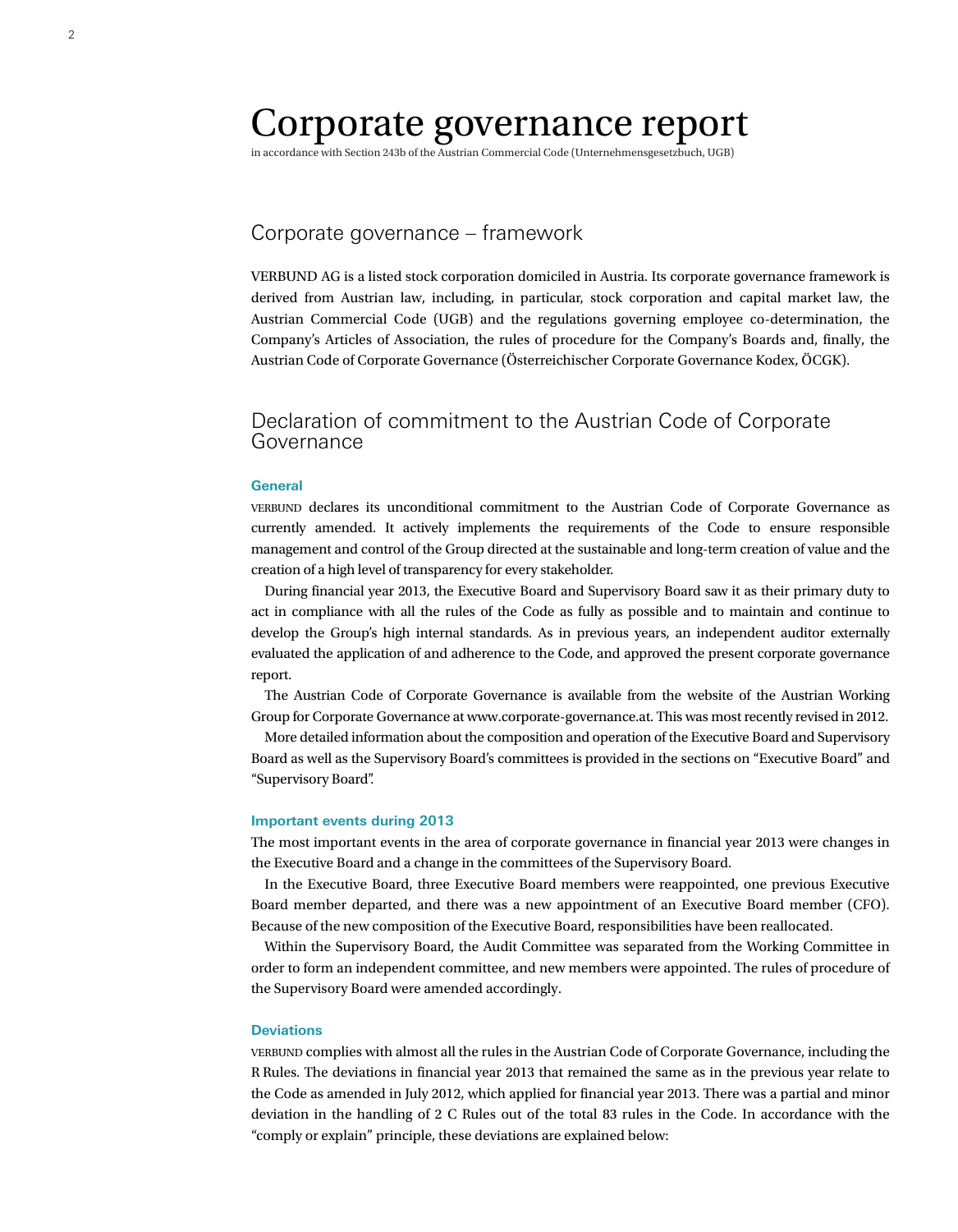#### **C Rule 2:**

The principle of "one share – one vote" is generally adhered to with respect to VERBUND shares. The sole exception is based on a restriction on voting rights embodied in the "federal constitutional act regulating the ownership structure of enterprises in the Austrian electricity industry" and in the provision of the Articles of Association based upon this. This reads, "With the exception of regional authorities and companies in which regional authorities hold an interest of at least 51%, the voting rights of each shareholder in the General Meeting are restricted to 5% of the share capital."

#### **C Rule 45:**

The rule according to which Supervisory Board members may not assume any functions on the boards of other companies that are competitors of the Group was adhered to by all the members of the Supervisory Board, with two exceptions.

If a conflict of interest exists in a specific case with the two Supervisory Board members in question, then the chairperson will institute appropriate measures (e.g. withholding of certain information or documents, abstention from voting or departure from the meeting.) This was required during the year under review for only two agenda items in one meeting.

# Executive Board

#### **Composition of the Executive Board**

During financial year 2013, the Executive Board had four members, and, from 1 July 2013, three members. On 5 March 2013, the Supervisory Board resolved an extension of the Executive Board offices held by Dipl.-Ing. Wolfgang Anzengruber, Dr. Johann Sereinig, and Dipl.-Ing. Dr. Günther Rabensteiner for a further five-year period. At the same time, it appointed Dr. Peter Kollmann as a member of the Executive Board and Chief Financial Officer, effective 1 January 2014. Dr. Ulrike Baumgartner-Gabitzer left the Executive Board on 30 June 2013 and on 1 January 2014 she assumed another management position within the Group.

| <b>Executive Board</b>                                                |               |                                |                                  |
|-----------------------------------------------------------------------|---------------|--------------------------------|----------------------------------|
| Name                                                                  | Year of birth | Date of initial<br>appointment | End of current<br>term of office |
| CEO Dipl.-Ing. Wolfgang Anzengruber,<br>Chairman                      | 1956          | 1/1/2009                       | 31/12/2018                       |
| Deputy CEO Dr. Johann Sereinig,<br>Vice-Chairman                      | 1952          | 1/1/1994                       | 31/12/2018                       |
| Dr. Ulrike Baumgartner-Gabitzer,<br>Member of the Executive Board     | 1957          | 1/1/2007                       | 30/6/2013                        |
|                                                                       |               |                                |                                  |
| Dipl.-Ing. Dr. Günther Rabensteiner,<br>Member of the Executive Board | 1953          | 1/4/2011                       | 31/12/2018                       |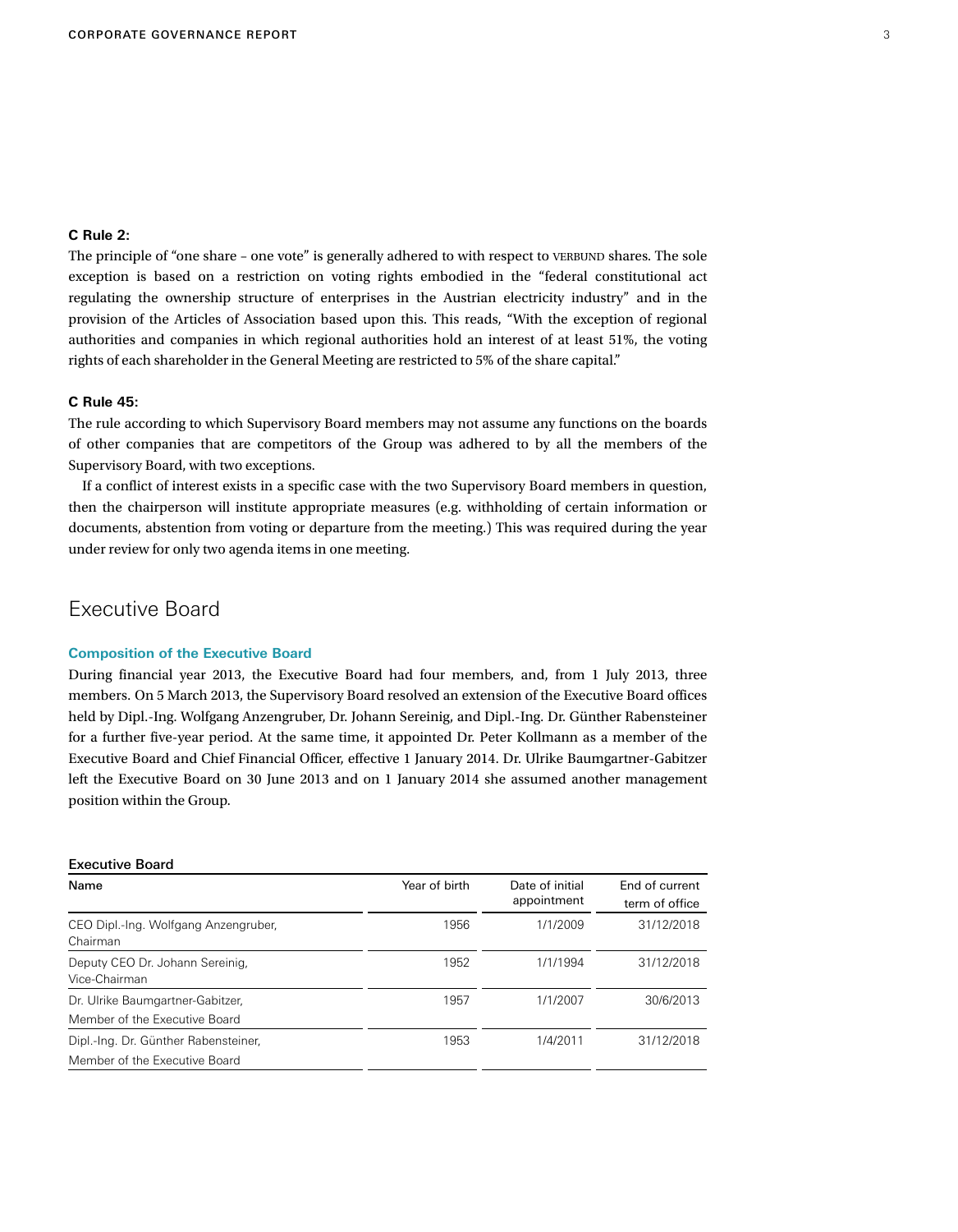| Supervisory board mandates of Executive Board members outside the Group |  |  |  |  |  |
|-------------------------------------------------------------------------|--|--|--|--|--|
|-------------------------------------------------------------------------|--|--|--|--|--|

| Name                            | Company                          | <b>Function</b> |
|---------------------------------|----------------------------------|-----------------|
| Dipl.-Ing. Wolfgang Anzengruber | Palfinger AG                     | Member          |
| Dr. Johann Sereinig             | FK Austria Wien AG               | Member          |
| Dr. Ulrike Baumgartner-Gabitzer | FIMBAG-Finanzmarktbeteiligung AG | Member          |

#### **Operation and allocation of responsibilities**

The rules of procedure regulate the allocation of responsibilities and how the members of the Executive Board must work together. In addition, they lay down the Executive Board's duties to inform and its reporting duties, and contain a catalogue of measures that require approval by the Supervisory Board or its Working Committee. These also include material business transactions at the most important subsidiaries.

The allocation of responsibilities within the Executive Board is part of the rules of procedure, and defines the range of duties of the Executive Board members without prejudice to the overall responsibility of the Executive Board. Responsibilities were reallocated following the departure of Dr. Baumgartner-Gabitzer.

#### Allocation of responsibilities

| Dipl.-Ing. Wolfgang Anzengruber                      | Strategy, M&A and corporate development, corporate affairs, legal,<br>communication, innovation, finance, management accounting, risk<br>management                                        |
|------------------------------------------------------|--------------------------------------------------------------------------------------------------------------------------------------------------------------------------------------------|
|                                                      | Hydropower generation (from 1/7/2013), tourism (from 1/7/2013)<br>Audit, Human Resources Committee                                                                                         |
| Dr. Johann Sereinig                                  | Business management and marketing, strategic human resources<br>Electricity trading, electricity distribution<br>Telekom services, management services<br>Audit, Human Resources Committee |
| Dr. Ulrike Baumgartner-Gabitzer<br>(until 30/6/2013) | Transmission grid<br>Hydropower generation<br>Competence Centre for hydropower<br>Tourism                                                                                                  |
| Dipl.-Ing. Dr. Günther Rabensteiner                  | International equity interests<br>Thermal generation, renewable energy<br>Transmission grid (from 1/7/2013)<br>Competence Centre for hydropower, thermal power and renewables              |

#### **Remuneration of the members of the Executive Board**

The remuneration of the members of the Executive Board totalled  $\epsilon$ 3,615,088 in 2013 (previous year: €3,274,545). This also includes remuneration in the amount of €190,000 caused by the rescinding of the agreement with Dr. Baumgartner-Gabitzer (pull-forward effect in the disbursement of the variable remuneration for 2012 and 2013) as well as €180,000 for a contractual settlement payment, thus a total of €370,000, which is recognised below as "other remuneration".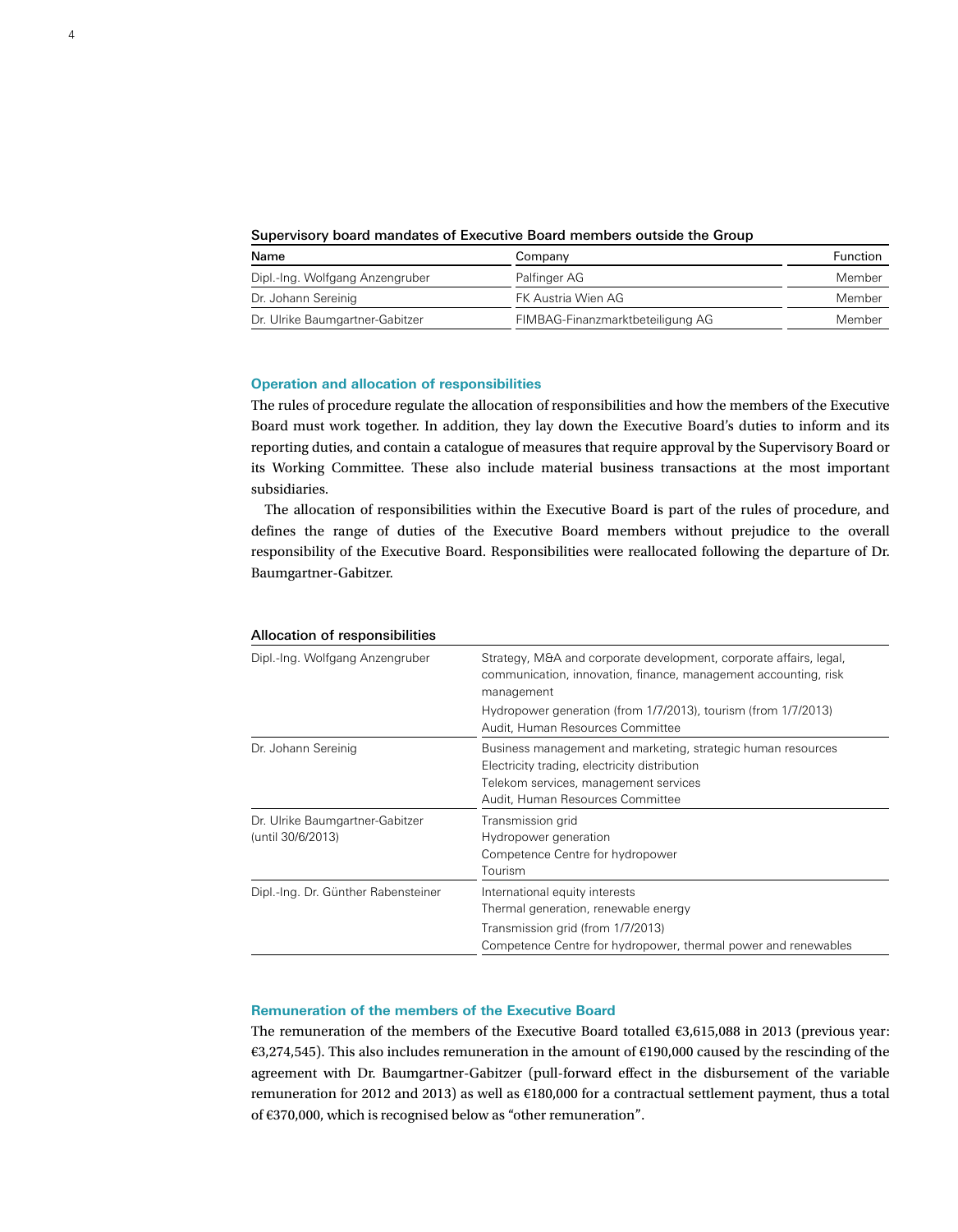| Name                                              |         | Fixed remuneration in $\epsilon$ Variable remuneration in $\epsilon$ |
|---------------------------------------------------|---------|----------------------------------------------------------------------|
| Dipl.-Ing. Wolfgang Anzengruber                   | 665.954 | 465,256                                                              |
| Dr. Johann Sereinig                               | 634,407 | 401,385                                                              |
| Dipl.-Ing. Dr. Günther Rabensteiner               | 447,920 | 247,568                                                              |
| Dr. Ulrike Baumgartner-Gabitzer (until 30/6/2013) |         |                                                                      |
| pro rata remuneration (until 30/6/2013)           | 222.698 | 159.900                                                              |
| other remuneration                                |         | 370,000                                                              |

#### Remuneration of the members of the Executive Board

Because it is only possible to ascertain at the end of the year whether targets have been reached, variable remuneration components are paid out in the following year. Consequently, the variable remuneration components granted to the members of the Executive Board in 2013 were paid in respect of financial year 2012. Variable remuneration depends upon performance and is limited to a certain percentage of fixed remuneration. This percentage rate was between 50% and 70% for financial year 2012. The level of performance-based remuneration components depends on the extent to which the targets agreed for the financial year are reached. 50% of the target agreement for the 2012 reporting period related to attainment of the planned Group result and 50% related to the attainment of qualitative, and, in part, medium-term, targets in areas such as innovation, research and development, consolidation and restructuring of the equity interest portfolio, as well as rationalisation and increasing efficiency. The successful completion of the asset swap (sale of the Turkish equity interest and acquisition of shares in run-of-river power plants on the Inn and Danube rivers) were also taken into account. The principles underlying the Executive Board's share of profit were unchanged from the previous year.

A company pension plan has been set up for members of the Executive Board in the form of a defined contribution pension fund agreement. In financial year 2013, contributions to the pension fund were paid for the Executive Board in the amount of  $\epsilon$ 130,892 (previous year:  $\epsilon$ 148,552). Statutory regulations apply, under consideration of the requirements of Rule 27a of the Austrian Code of Corporate Governance, with respect to the claims of members of the Executive Board upon termination of their position.

In 2013, €622,259 (previous year: €507,589) was paid out for pensions and severance payments in support of beneficiaries. Profit or loss for the period included expenses in the amount of €137,153 (previous year: €107,451) for severance payments as well as for pensions and similar obligations (post-employment benefits). Expenses for pensions and similar obligations for former members of the Executive Board and their surviving dependants included in the profit or loss for the period amounted to a total of €183,423 (previous year:  $\epsilon$ 666,635). In addition, expenses relating to remeasurements in the amount of  $\epsilon$ 276,313 (previous year: €624,983) were recognised in other comprehensive income.

As in the previous year, no loans or advances were paid out to members of the Group's or subsidiaries' Boards. Neither the members of the Executive Board nor senior management staff of VERBUND have stock options.

#### **D&O insurance**

VERBUND has taken out pecuniary loss liability insurance in favour of its Boards. This insurance covers the members of the Executive Board and Supervisory Board and the senior management staff of VERBUND AG, as well as all the members of the managing boards, supervisory boards, advisory boards and management, and the authorised signatories and other senior management staff of subsidiaries. The costs are borne by the Group.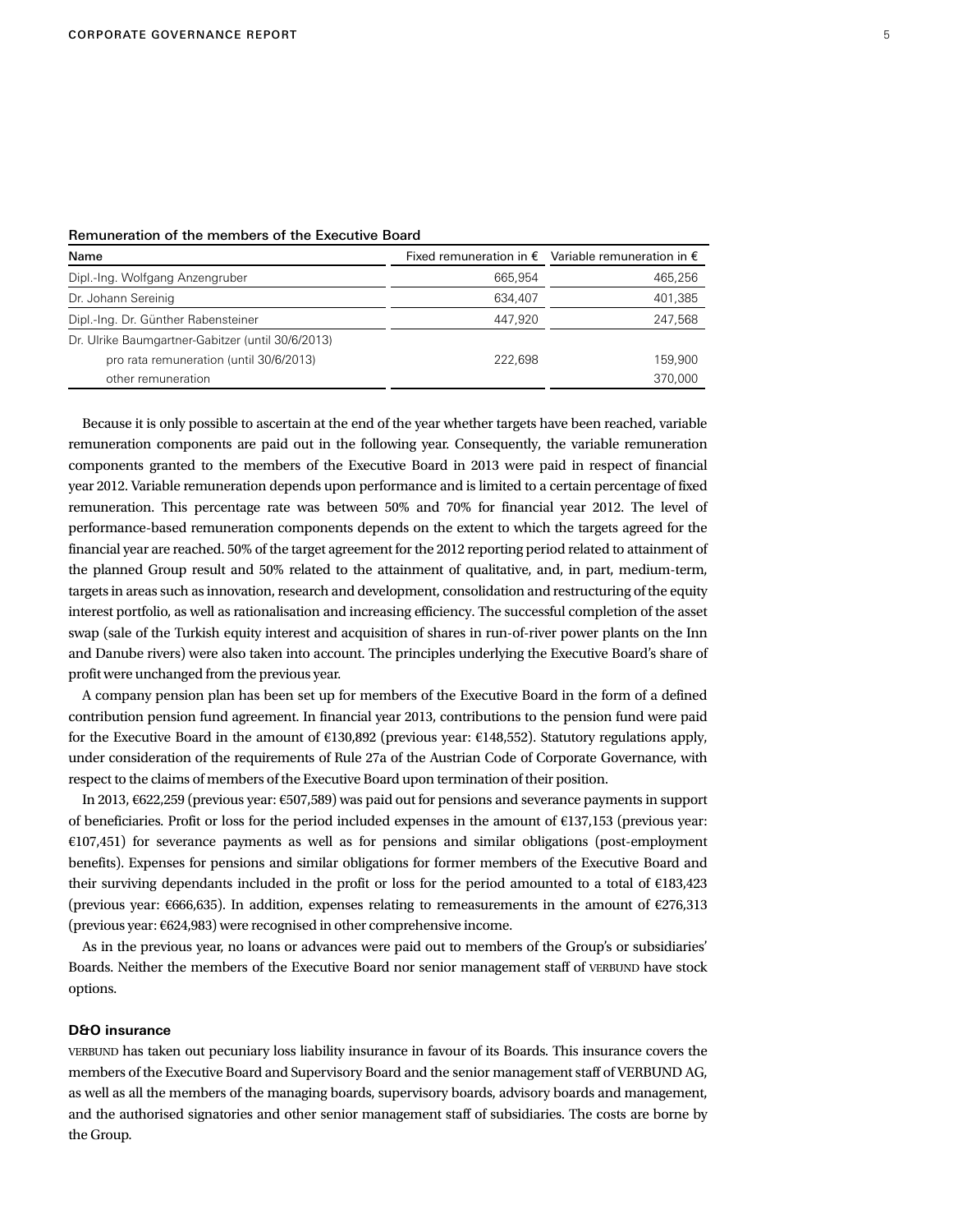# Supervisory Board

The Supervisory Board has also explicitly affirmed its commitment to the Austrian Code of Corporate Governance. Consequently, the Code, together with the Austrian Stock Corporation Act (Aktiengesetz, AktG) and the Austrian Commercial Code (UGB), the Company's Articles of Association and the rules of procedure for the Executive Board and Supervisory Board, have become the basis for the Supervisory Board's actions.

#### **Personal details, chairpersons and functions on the Board**

The Supervisory Board has a total of 15 members. Ten are shareholder representatives elected by the General Meeting, and five are employee representatives appointed by the Works Council. In financial year 2013, there was one change among the employee representatives on the Supervisory Board, and no changes in the shareholder representatives.

| Name                                                                                                                                                                                                                                                                                                                                                                                                                                                                                                    | Year of birth | Date of initial<br>appointment | End of current<br>term of office |
|---------------------------------------------------------------------------------------------------------------------------------------------------------------------------------------------------------------------------------------------------------------------------------------------------------------------------------------------------------------------------------------------------------------------------------------------------------------------------------------------------------|---------------|--------------------------------|----------------------------------|
| Dr. Gilbert Frizberg<br>Chairman<br>CEO of FI Beteiligungs- und Finanzierungs GmbH, CEO of<br>Transfer Industries GmbH, managing partner of<br>Franz Heresch & Co GmbH                                                                                                                                                                                                                                                                                                                                  | 1956          | 16/3/2000                      | AGM in 2015                      |
| Dkfm. Peter Püspök<br>1 <sup>st</sup> Vice-Chairman<br>Member of the supervisory boards of Semper Constantia<br>Privatbank (vice-chairman), of Mareto Kunststoffverarbeitung<br>GmbH and of TUPACK Verpackungen GmbH                                                                                                                                                                                                                                                                                    | 1946          | 16/3/2000                      | <b>AGM</b> in 2015               |
| Mag. Dr. Reinhold Süßenbacher<br>2 <sup>nd</sup> Vice-Chairman<br>Member of the supervisory boards of KSV 1870 Holding AG<br>(vice-chairman), of Richter Pharma AG, of Bene AG (vice-<br>chairman), of Voglauer Möbelwerk Gschwandtner & Zwilling<br>GesmbH, of UMDASCH AG, of LISEC Holding GmbH and of<br>LISEC Austria GmbH                                                                                                                                                                          | 1949          | 7/4/2010                       | <b>AGM</b> in 2015               |
| Dipl.-Betriebswirt Alfred H. Heinzel<br>Managing partner in several companies of the Heinzel Group;<br>member of the supervisory boards of Miba AG (vice-<br>chairman), of Allianz Elementar Versicherungs AG, of Zellstoff<br>Pöls AG (chairman), of Wilfried Heinzel AG (chairman), of<br>Europapier AG (chairman), of Europapier International AG<br>(chairman), of Laakirchen Papier AG (chairman), of<br>Mitterbauer Beteiligungs-AG (vice-chairman) and of Estonian<br>Cell A.S. in Kunda/Estonia | 1947          | 16/3/2000                      | <b>AGM</b> in 2015               |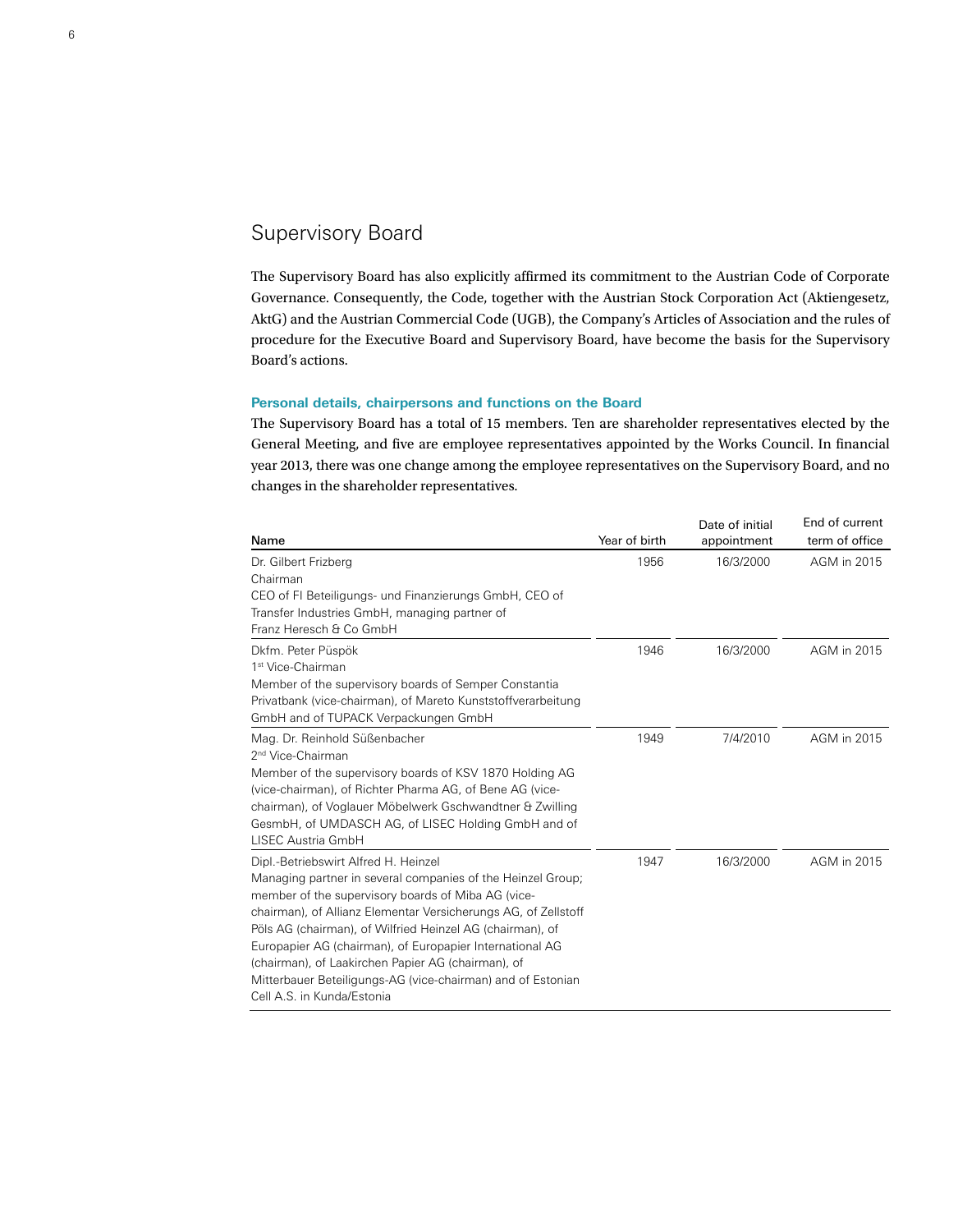| Name                                                                                                                                                                                                                                                                                                                                                                                                                                                                                                                                                                                                                                                                                                                 | Year of birth | Date of initial<br>appointment | End of current<br>term of office |
|----------------------------------------------------------------------------------------------------------------------------------------------------------------------------------------------------------------------------------------------------------------------------------------------------------------------------------------------------------------------------------------------------------------------------------------------------------------------------------------------------------------------------------------------------------------------------------------------------------------------------------------------------------------------------------------------------------------------|---------------|--------------------------------|----------------------------------|
| Mag. Harald Kaszanits<br>General Secretary and Head of Cabinet of the Federal<br>Ministry of Economy, Family and Youth                                                                                                                                                                                                                                                                                                                                                                                                                                                                                                                                                                                               | 1963          | 7/4/2010                       | AGM in 2015                      |
| Mag. Herbert Kaufmann<br>Member of the supervisory boards of Letisco Kosice-Airport<br>Kosice a.s., of Ksc Holding a.s. and of Flughafen<br>Friedrichshafen GmbH, Board of VIE Malta Limited and of<br>MMLC-Malta Mediterranean Link Consortium Limited                                                                                                                                                                                                                                                                                                                                                                                                                                                              | 1949          | 26/3/2008                      | <b>AGM</b> in 2015               |
| Dipl.-Ing. Dr. Peter Layr<br>Spokesman of the managing board of EVN AG;<br>vice-chairman of the supervisory board of Burgenland<br>Holding AG, chairman of the supervisory boards of Netz<br>Niederösterreich GmbH, of Rohöl-Aufsuchungs AG and of<br>RAG-Beteiligungs-AG                                                                                                                                                                                                                                                                                                                                                                                                                                            | 1953          | 13/4/2011                      | <b>AGM</b> in 2015               |
| Dr. Gabriele Payr<br>Chairwoman of the managing board of WIENER<br>STADTWERKE Holding AG (until 31/12/2013); chairwoman of<br>the supervisory boards of WIEN ENERGIE GmbH (until<br>20/9/2013), of WIEN ENERGIE Gasnetz GmbH (until<br>27/7/2013), of WIENER NETZE GmbH (until 20/9/2013), of<br>WIPARK Garagen GmbH (until 31/12/2013), of<br>Aktiengesellschaft der Wiener Lokalbahnen, of B&F WIEN -<br>Bestattung und Friedhöfe GmbH, of Gemeinnützige<br>Wohnungs- und Siedlungsgesellschaft der Wiener<br>Stadtwerke Gesellschaft m.b.H.; member of the supervisory<br>board of WIENER STÄDTISCHE VERSICHERUNG AG Vienna<br>Insurance Group, member of the General Council of<br>Oesterreichische Nationalbank | 1959          | 13/4/2011                      | <b>AGM</b> in 2015               |
| Christa Wagner<br>Managing partner of several companies of the JOSKO Group                                                                                                                                                                                                                                                                                                                                                                                                                                                                                                                                                                                                                                           | 1960          | 7/4/2010                       | <b>AGM</b> in 2015               |
| Ing. Siegfried Wolf<br>Chairman of the Board of Russian Machines LLC; Chairman<br>of the supervisory boards of GAZ Group, of Glavstroy OJSC,<br>of SBERBANK Europe AG (formerly Volksbank Int. AG),<br>member of the supervisory board of Österreichische<br>Industrieholding AG (vice-chairman), of Siemens<br>Aktiengesellschaft Österreich, of STRABAG SE, of Banque<br>Baring Brothers Sturdza SA and of Continental AG                                                                                                                                                                                                                                                                                          | 1957          | 16/3/2000                      | AGM in 2015                      |

Supervisory Board mandates in publicly listed companies and significant comparable companies are listed with respect to (ancillary) functions. Full-time functions are listed where appropriate.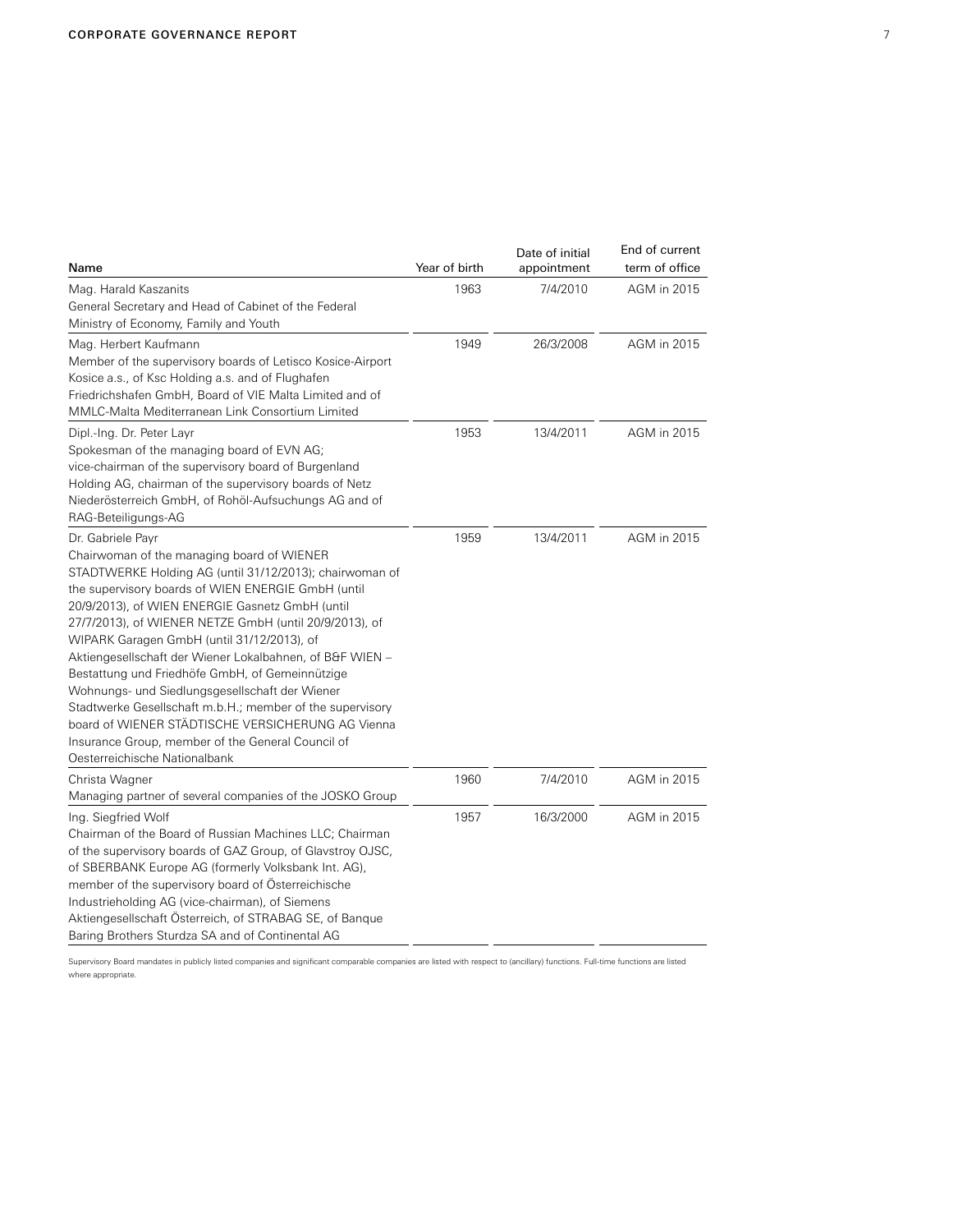| Name                                                                                                                                                                                                       | Year of birth |                                                 |                                                 |
|------------------------------------------------------------------------------------------------------------------------------------------------------------------------------------------------------------|---------------|-------------------------------------------------|-------------------------------------------------|
| Anton Aichinger<br>Chairman of the Group's employee<br>representatives                                                                                                                                     | 1955          | since 25/10/2006                                | appointed by the<br>employee<br>representatives |
| Kurt Christof<br>Chairman of the Central Works Council<br>Member of the supervisory boards of<br>Stadtwerke Voitsberg GmbH (vice-chairman)<br>and of Sparkasse Voitsberg/Köflach<br>Bankaktiengesellschaft | 1964          | since 8/3/2004                                  | appointed by the<br>employee<br>representatives |
| Ing. Wolfgang Liebscher<br>Chairman of the Central Works Council                                                                                                                                           | 1966          | since 1/11/2013                                 | appointed by the<br>employee<br>representatives |
| <b>Harald Novak</b><br>Chairman of the Central Works Council                                                                                                                                               | 1952          | 27/9/1991-9/5/1993<br>15/12/2000-<br>31/10/2013 | appointed by the<br>employee<br>representatives |
| Dipl.-Ing. Ingeborg Oberreiner<br>Chairwoman of the Works Council, member<br>of the supervisory board of BAV<br>Pensionskassen AG                                                                          | 1951          | since 29/8/2006                                 | appointed by the<br>employee<br>representatives |
| Ing. Joachim Salamon<br>Member of the Central Works Council                                                                                                                                                | 1956          | since 25/10/2006                                | appointed by the<br>employee<br>representatives |

#### **Independence**

#### **Criteria for independence**

Employee representatives

During its meeting on 23 February 2010, the Supervisory Board of VERBUND AG defined the following criteria for its independence (pursuant to C Rule 53 of the Austrian Code of Corporate Governance):

- "The Supervisory Board member shall not have served as a member of the Executive Board or as a member of the senior management staff of the Company or one of its subsidiaries in the past 5 years.
- The Supervisory Board member shall not maintain or have maintained in the past year any business relations with the Company or one of its subsidiaries to an extent of significance for the member of the Supervisory Board. This shall also apply to relationships with companies in which the member of the Supervisory Board has a considerable economic interest, but not to exercising functions in the boards of the Group. The approval of individual transactions by the Supervisory Board pursuant to L Rule 48 shall not automatically mean that the person is deemed not to be independent.
- The Supervisory Board member shall not have acted as auditor of the Company or have owned a share in the audit firm or have worked there as an employee in the past 3 years.
- The Supervisory Board member shall not be a member of the managing board of another company in which a member of the Executive Board of the Company is a supervisory board member.
- The Supervisory Board member may not remain on the Supervisory Board for more than 15 years. This shall not apply to Supervisory Board members who are shareholders with a direct equity interest in the Company or who represent the interests of such a shareholder.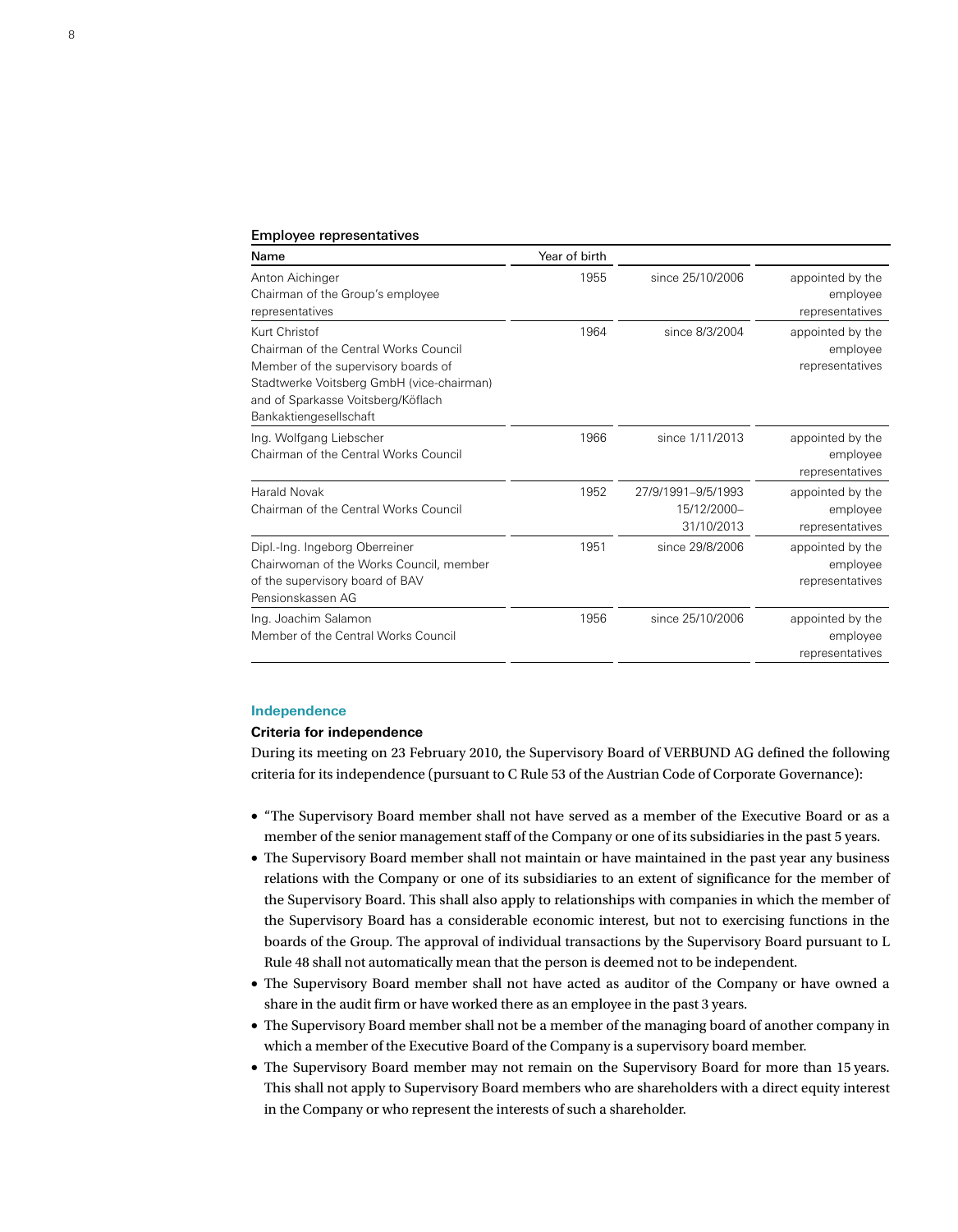• The Supervisory Board member shall not be a close relative (direct offspring, spouse, life partner, parent, uncle, aunt, sibling, niece, nephew) of a member of the Executive Board or of persons who hold one of the aforementioned positions."

Based upon these guidelines for independence (Annex to the Austrian Code of Corporate Governance), all ten shareholder representatives have issued a written declaration of their independence. Eight of them have declared their independence, and two members of the Supervisory Board (Layr, Payr) have classified themselves as not being independent (with respect to one criterion in each case). In addition, the following shareholder representatives on the Supervisory Board meet the criteria for independence contained in C Rule 54 (not representing the interests of a shareholder with a holding of more than 10%): Frizberg, Püspök, Süßenbacher, Heinzel, Kaufmann, Wagner and Wolf.

#### **Meetings of the Supervisory Board**

5 plenary meetings of the Supervisory Board were held during financial year 2013. The overall attendance rate of all the members of the Supervisory Board was 87%. One member of the Supervisory Board attended fewer than half of the meetings in person. One of the meetings was held in the power plant group Malta and was accompanied by a guided tour of the construction site for the Reißeck II power plant. In addition, an all-day informational event was held for the Supervisory Board members.

The activities of the Supervisory Board focused primarily on resolutions related to the following topics:

- Consolidated financial statements and annual financial statements of VERBUND AG for 2012
- Motions for the General Meeting
- Appointment or reappointment of Executive Board members
- Election of the General Committee of the Supervisory Board and constitution of the committees
- Appointment of auditor
- Authorisation for sale of the Graz district heating power plant
- Capital increase at Austrian Power Grid AG
- Authorisation for the ending or collateralisation of the Freudenau Cross-Border Leasing Transaction
- Implementation of investments in VERBUND Hydro Power AG
- Borrowing and assumption of guarantees and liabilities
- Changes at VERBUND Thermal Power, including accompanying measures
- Structural changes at equity interests, including consolidation of companies
- Authorisation for sale of the Sorgenia shares
- Approval of the Group's budget for 2014

(Please also refer to the activities focused upon by the Supervisory Board's committees).

#### **Self-evaluation of Supervisory Board activity**

Pursuant to the requirement of the Austrian Code of Corporate Governance (Rule 36), the Supervisory Board once again conducted a self-evaluation during the last meeting of the past financial year. In a detailed discussion without the participation of the Executive Board, the Supervisory Board addressed the efficiency of its activities, and above all its organisational and operational efficiency. Implementation of the improvements adopted in the previous year was also determined and additional suggestions were discussed.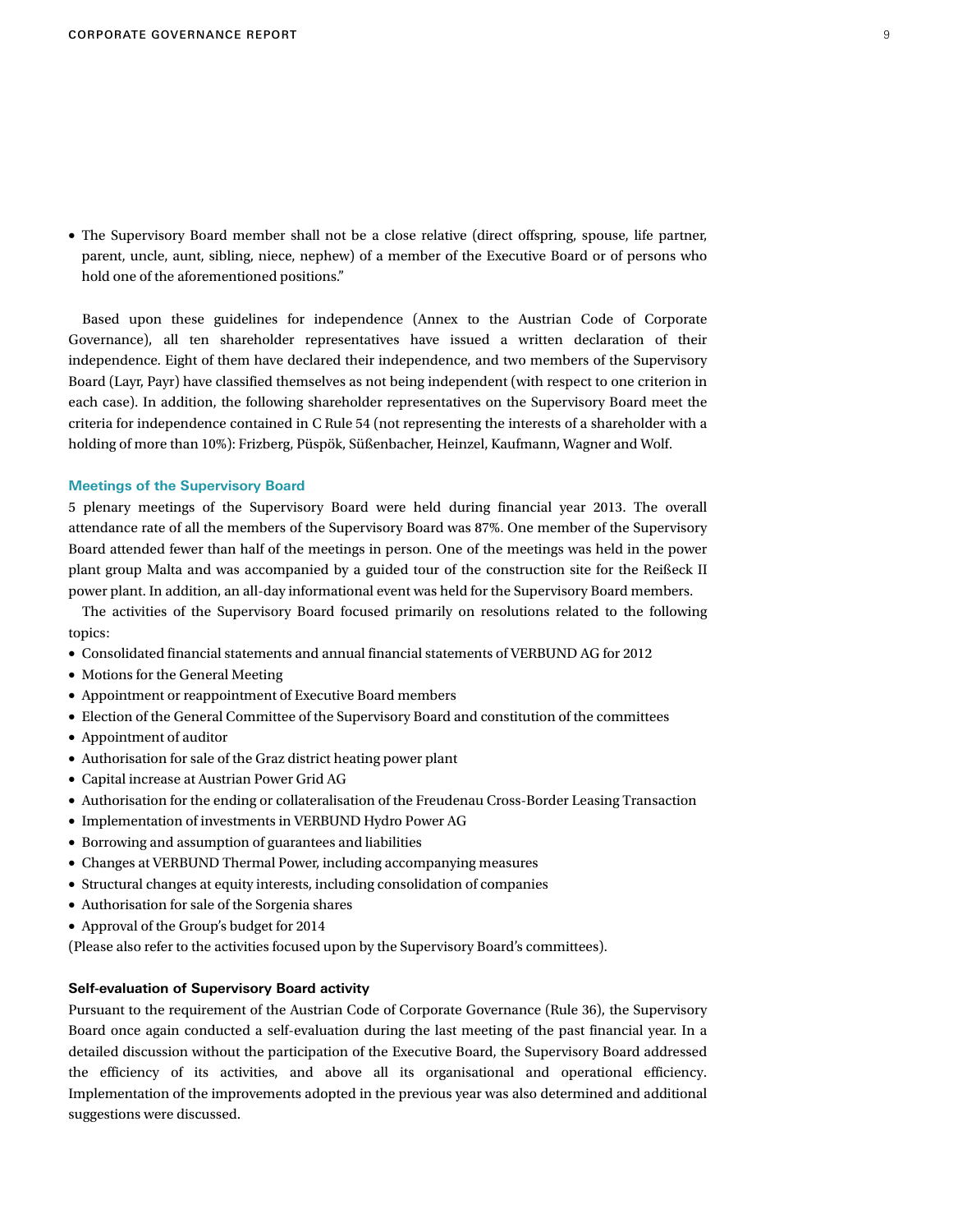#### **Composition and operation of the Committees**

According to the Supervisory Board's rules of procedure, following the Annual General Meeting the Supervisory Board shall annually elect a Working Committee, which will simultaneously function as the Emergencies Committee, and shall also elect an Audit Committee, a General and Remuneration Committee and a Nomination Committee. In the past year, the Supervisory Board separated the Audit Committee from the Working Committee, set it up as an independent committee, and appointed a new chairman. In this sense, the rules of procedure of the Supervisory Board were amended.

Every chairperson of a committee is required to report to the Supervisory Board on the work of the committee he or she heads and on its decisions. In urgent cases, the chairperson of a committee is required to report in advance to the Chairman of the Supervisory Board.

#### **Working Committee, which also functions as the Emergencies Committee**

4 years ago, the number of members on the Working Committee was reduced from six to four elected members. It consists of the chairperson, the two vice-chairpersons, and an additional member of the Supervisory Board. The membership of employee representatives is governed by Section 92(4) of the Austrian Stock Corporation Act (AktG).

The Working Committee

- is required to prepare the meetings of the Supervisory Board and to assist the Supervisory Board in the continuous monitoring of the Company's management without prejudice to the rights of the Supervisory Board pursuant to Section 95 of the Austrian Stock Corporation Act (AktG), and
- acts as the Emergencies Committee (Rule 39 of the Austrian Code of Corporate Governance).

The Supervisory Board has permanently assigned to the Working Committee responsibility for the matters that are subject to approval as laid down in Annex 2 of the Executive Board's rules of procedure.

The chairperson is required to create the prerequisites for rapid decision making on matters that fall within the scope of competence of the Emergencies Committee or are referred to that committee for a decision (calling of a meeting within a shorter period, video conferences). The grounds for urgency must be stated. If necessary, the Working Committee can assign decision-making competence to its chairperson in a specific individual case.

The Emergencies Committee makes decisions on all matters in which an immediate Supervisory Board decision is needed to gain economic advantages or to fend off the threat of financial damage.

The Chairman of the Supervisory Board chairs the Working Committee, and in the event he or she is unable to attend, the vice-chairpersons chair the Committee in the selected sequence.

| Name                           | Function                      |
|--------------------------------|-------------------------------|
| Dr. Gilbert Frizberg           | Chairman                      |
| Dkfm. Peter Püspök             | 1 <sup>st</sup> Vice-Chairman |
| Mag. Dr. Reinhold Süßenbacher  | 2 <sup>nd</sup> Vice-Chairman |
| Mag. Harald Kaszanits          | Member                        |
| Anton Aichinger                | Employee representative       |
| Dipl.-Ing. Ingeborg Oberreiner | Employee representative       |

Members of the Working Committee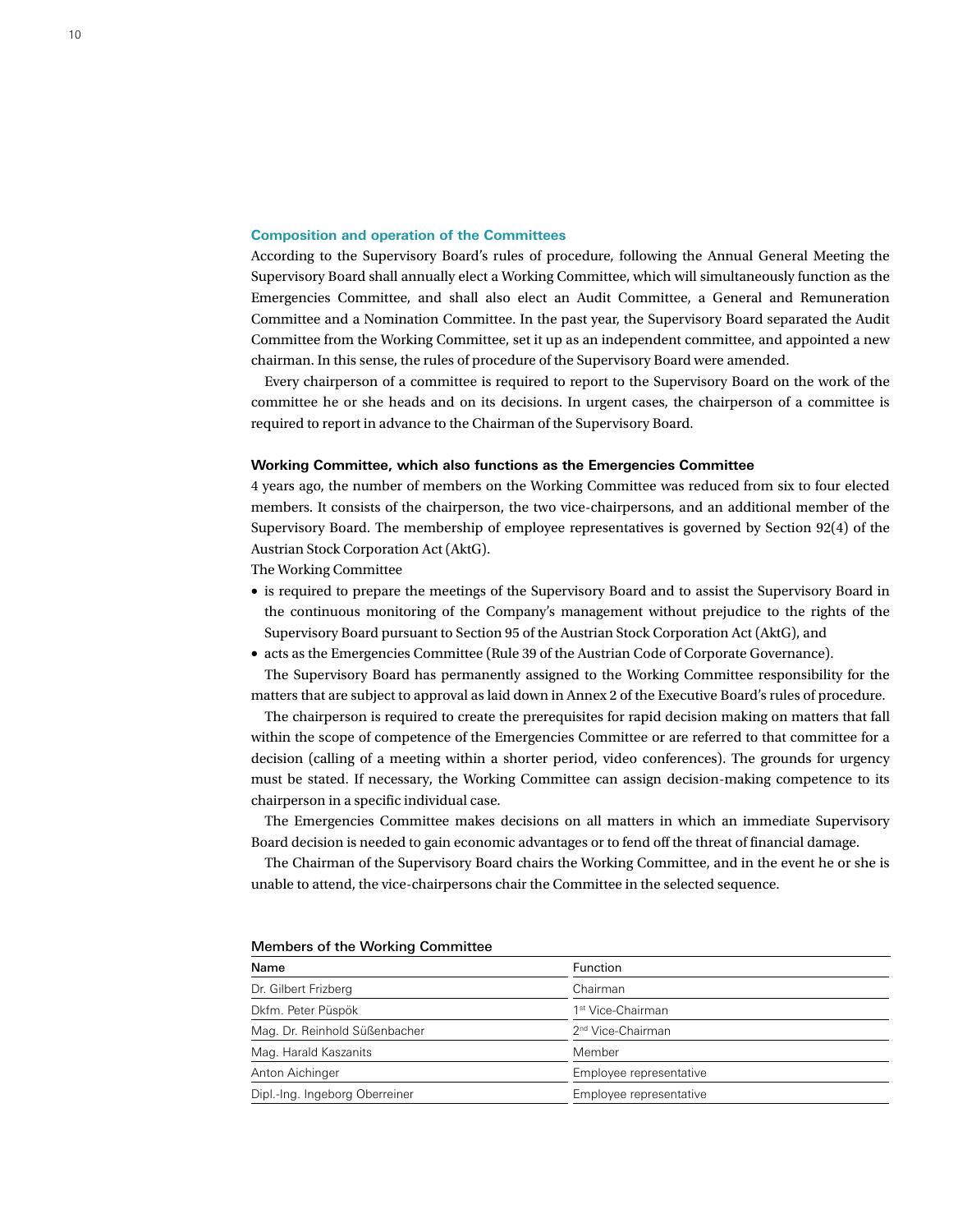The Supervisory Board's Working Committee met 4 times during financial year 2013. The activities of the Working Committee focused on:

- preparing meetings of the Supervisory Board
- sale of shares in Almenland Energie GmbH
- contract with Executive Board member in Austrian Power Grid AG (circular resolution)
- reports of the Executive Board pursuant to rules of procedure

#### **Audit Committee**

The Audit Committee was established pursuant to Section 92(4a) of the Austrian Stock Corporation Act (AktG) and was included in the Supervisory Board's rules of procedure in 2013 as an independent committee within the Supervisory Board (an offshoot from the Working Committee). It consists of the chairperson, the two vice-chairpersons, and an additional member of the Supervisory Board. The membership of employee representatives is governed by Section 92(4) of the Austrian Stock Corporation Act (AktG).

The Audit Committee performs the tasks pursuant to Section 92(4a) of the Austrian Stock Corporation Act (AktG) and Rule 40 of the Austrian Code of Corporate Governance. It has the financial expert required by law and by the Code at its disposal, who is also the chairperson of the committee.

| <b>Members of the Audit Committee</b> |  |
|---------------------------------------|--|
|---------------------------------------|--|

| Name                           | Function                      |
|--------------------------------|-------------------------------|
| Dkfm. Peter Püspök             | Chairman                      |
| Dr. Gilbert Frizberg           | 1 <sup>st</sup> Vice-Chairman |
| Mag. Dr. Reinhold Süßenbacher  | 2 <sup>nd</sup> Vice-Chairman |
| Mag. Harald Kaszanits          | Member                        |
| Anton Aichinger                | Employee representative       |
| Dipl.-Ing. Ingeborg Oberreiner | Employee representative       |

The Supervisory Board's Audit Committee met 3 times during financial year 2013. The activities of the Audit Committee focused on:

- preparing the resolution on the annual financial statements for 2012, including appropriation of profit
- making a proposal for the election of the auditor
- the semi-annual financial statements for 2013
- monitoring financial reporting processes
- internal control, audit and risk management systems
- coordinating the audit priorities for 2013 with the auditor
- internal audit's audit programme and audit reports

#### **The General and Remuneration Committee**

According to its rules of procedure, the Supervisory Board is required to appoint a General and Remuneration Committee made up of the chairperson and the two vice-chairpersons. The Supervisory Board has permanently assigned responsibility for the following matters to the Remuneration Committee:

- conclusion and amendment of contracts with members of the Executive Board
- determination of Executive Board member remuneration
- decisions on management bonuses and premiums for members of the Executive Board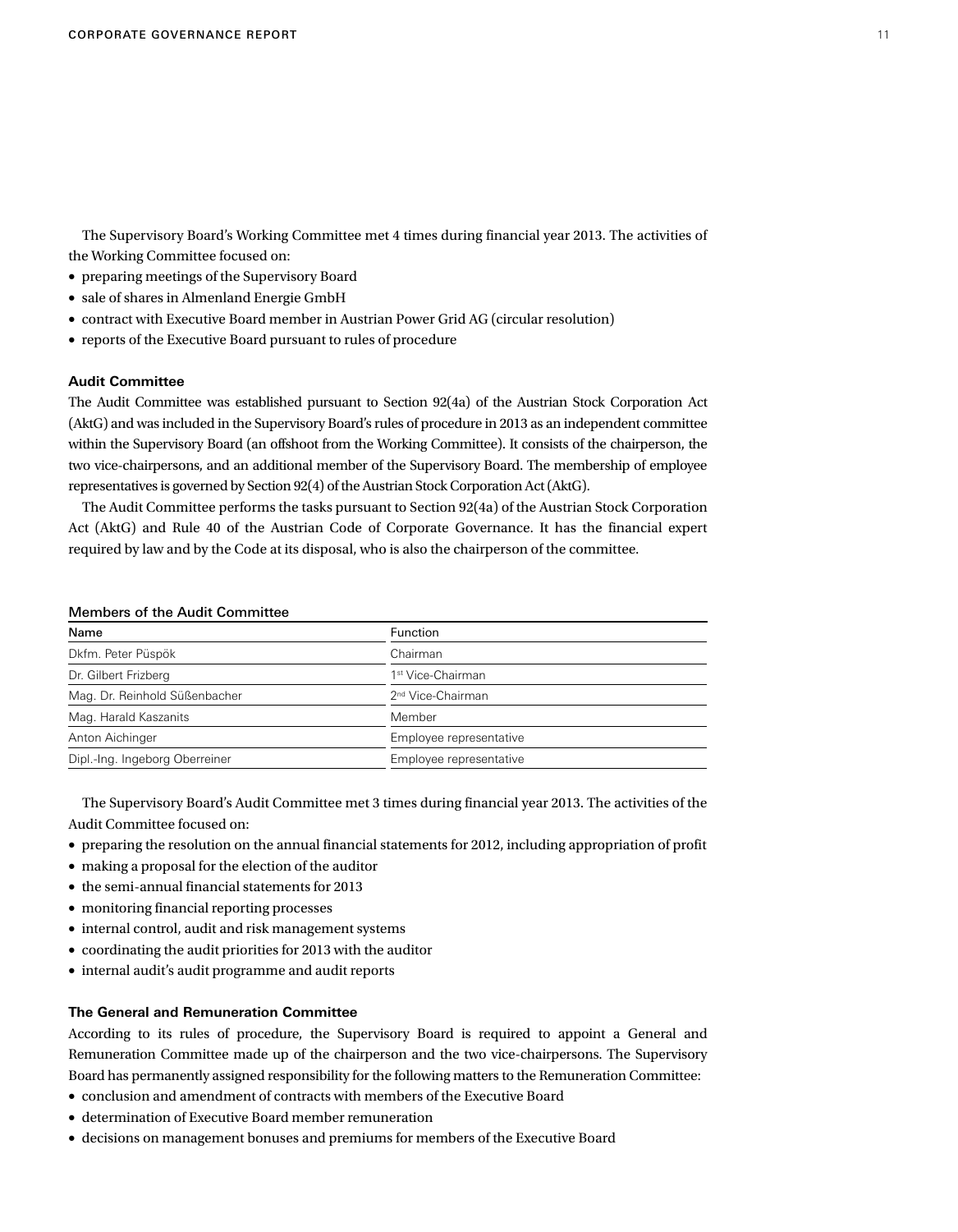Members of the General and Remuneration Committee

| Name                          | Function                      |  |
|-------------------------------|-------------------------------|--|
| Dr. Gilbert Frizberg          | Chairman                      |  |
| Dkfm. Peter Püspök            | 1 <sup>st</sup> Vice-Chairman |  |
| Mag. Dr. Reinhold Süßenbacher | 2 <sup>nd</sup> Vice-Chairman |  |

The expert required by Rule 43 of the Code (ÖCGK) is at the Remuneration Committee's disposal in the person of Dr. Frizberg. The Remuneration Committee met 3 times during financial year 2013. The meetings dealt with the target agreements and the variable remuneration components of the members of the Executive Board as well as the contract for the newly appointed Executive Board member. In addition, the General Committee met regularly to discuss current issues. In part, it did so with the Executive Board or individual members of the Executive Board.

#### **Nomination Committee**

According to its rules of procedure, the Supervisory Board is required to appoint a Nomination Committee made up of the chairperson and the two vice-chairpersons. Employee co-determination is governed by Section 92(4) of the Austrian Stock Corporation Act (AktG).

The Nomination Committee submits proposals to the Supervisory Board for filling mandates in the Executive Board. The Nomination Committee is required to take account of the fact that a candidate's final nomination for the Executive Board must take place before the nominee's 65th birthday and to prepare the election of members of the Supervisory Board.

Members of the Nomination Committee

| Name                           | Function                |
|--------------------------------|-------------------------|
| Dr. Gilbert Frizberg           | Chairman                |
| Dkfm. Peter Püspök             | 1st Vice-Chairman       |
| Mag. Dr. Reinhold Süßenbacher  | 2nd Vice-Chairman       |
| Anton Aichinger                | Employee representative |
| Dipl.-Ing. Ingeborg Oberreiner | Employee representative |

The Nomination Committee met 3 times during financial year 2013 in order to prepare for Executive Board appointments.

#### **Contracts requiring consent – conflicts of interest**

The following contracts or transactions in the financial year 2013 between the VERBUND Group and individual Supervisory Board members or companies where a related party relationship with Supervisory Board members exists, which were approved by the Supervisory Board of VERBUND AG in accordance with the Austrian Stock Corporation Act (AktG) and the Austrian Code of Corporate Governance (Rule 49), and which are reported on an annual basis in the Supervisory Board, were as follows: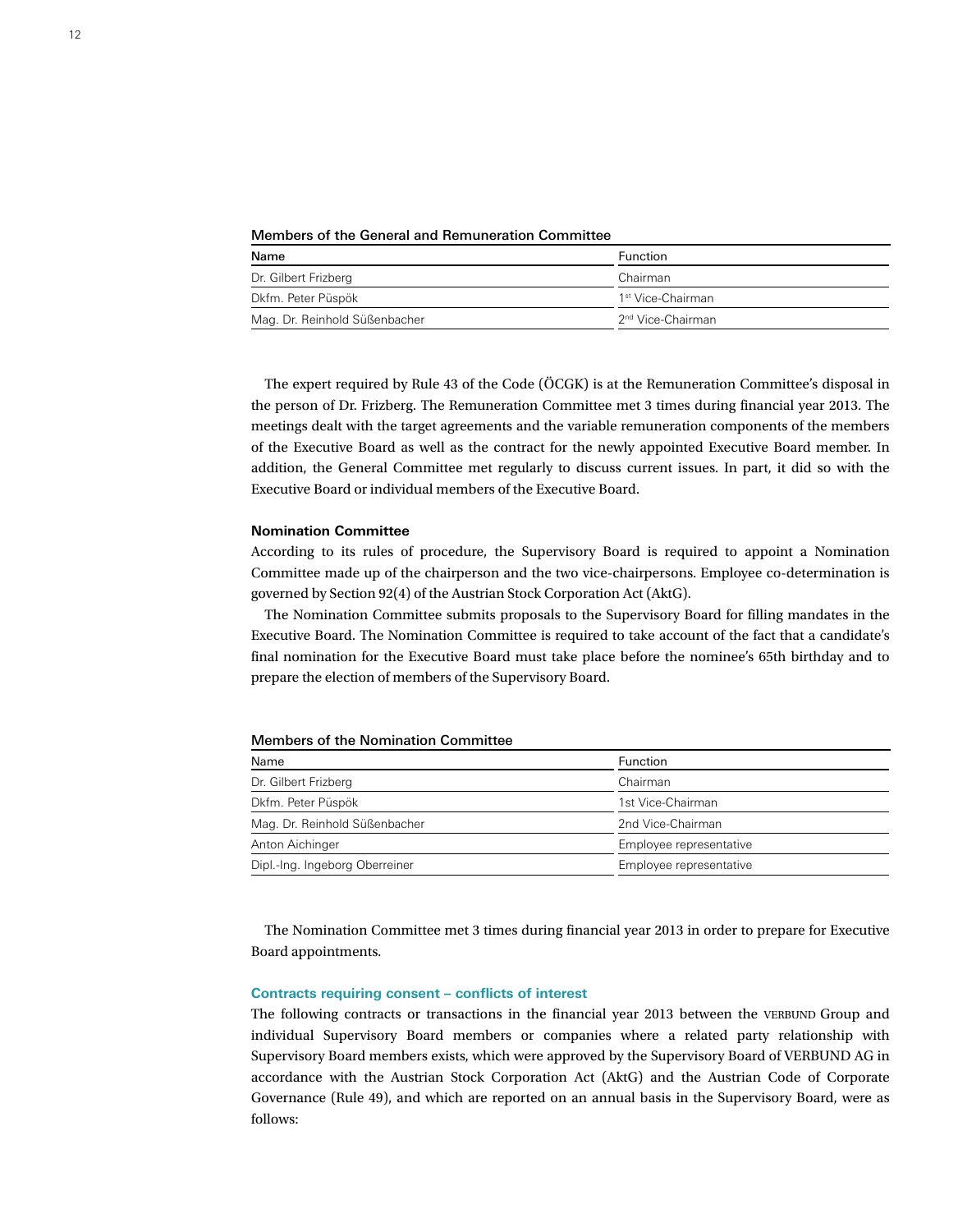### **Supervisory Board member Dr. Gilbert Frizberg**

Hereschwerke Regeltechnik GmbH, a company over which Supervisory Board member Dr. Gilbert Frizberg exercises a degree of economic influence, provided services in 2013 and billed for orders from Group companies from the previous years that were approved by the Supervisory Board. Based upon the billing statement, payments totalling €115,673 (incl. VAT and payout of a retention of invoice on account) were made in 2013. In addition, two small follow-up orders with a total value of €3,900 were issued and billed.

#### **Supervisory Board member Dr. Gabriele Payr**

A number of contractual relationships, some of many years standing, exist between VERBUND and the Wiener Stadtwerke Group, of which Dr. Gabriele Payr was chairwoman of the managing board until 31 December 2013. These had already been entered into even before Dr. Payr became a member of the Supervisory Board. In financial year 2013, an order volume totalling €645k was processed on the basis of existing contracts. This primarily involved invoices for electricity, transmission losses, system fees, and other services for VERBUND companies. In addition, contractual relationships for electricity supply exist with e&t Energie HandelsgmbH, in which Wiener Stadtwerke holds a 45% interest.

#### **Supervisory Board member Dr. Peter Layr**

A number of contractual relationships, some of which have been in existence for many years, exist between VERBUND and EVN, of which Dr. Peter Layr is spokesman of the executive board. These had already been entered into even before Dr. Layr became a member of the Supervisory Board. In financial year 2013, an order volume totalling €5.63m was processed on the basis of the existing contracts. These primarily involved electricity, gas, or grid purchases, operational management, usage fees, grid access fees and other payments and recharging of costs for various VERBUND companies. (The largest individual item was a gas purchase in the amount of €3.42m). In addition, contractual relationships for electricity supply exist with e&t Energie HandelsgmbH, in which EVN holds a 45% interest.

In addition, the Supervisory Board also thoroughly addressed possible (other) conflicts of interest involving Supervisory Board members in financial year 2013, which could have resulted in particular from activities or equity interests in the energy area. In this process, individual members referred to involvements or equity interests already disclosed in the previous year, primarily in the area of small hydropower plants and wind power projects. There were no new notifications or disclosures. In the assessment of the Supervisory Board, none of the disclosed activities involve a fundamental conflict of interest that would require further measures. Should such conflicts arise in future, suitable measures, such as withholding of voting rights or non-participation in providing advice and voting on individual agenda items, will have to be taken in a timely manner.

#### **Remuneration of members of the Supervisory Board**

Remuneration of the members of the Supervisory Board totalled €314,969 in financial year 2013 (previous year: €203,679). This includes reimbursements of recharged costs (travel expenses).

Since the remuneration of the Supervisory Board members had remained unchanged since 2006, an increase was resolved at the 66th Annual General Meeting held on 17 April 2013 in light of the increased demands with respect to scope of duties and responsibility of the Supervisory Board. In this resolution, the following remuneration scheme for the members of the Supervisory Board was established, which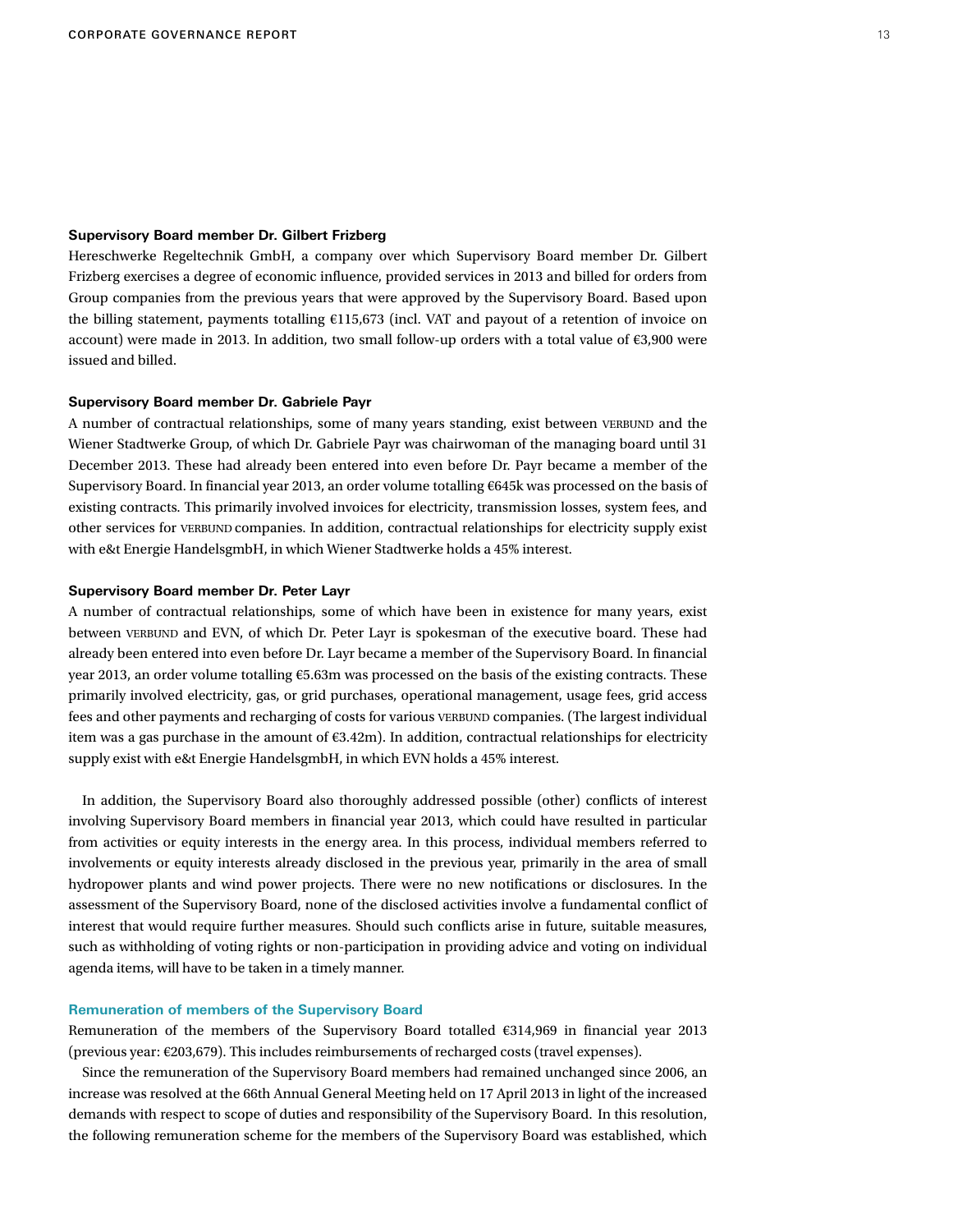regulates the annual remuneration for the members elected by the General Meeting and the attendance fees (for all members).

| Remuneration scheme for the Supervisory Board | in $\epsilon$ |
|-----------------------------------------------|---------------|
| Annual remuneration                           |               |
| Chairman                                      | 25,000        |
| Vice-Chairman                                 | 15,000        |
| Member                                        | 10,000        |
| Attendance fee                                | 500           |

This remuneration also applies to work in the Working Committee and to work in the Audit Committee. As previously, there is no separate remuneration for work carried out in the other committees.

In detail, the following remuneration was paid to the members of the Supervisory Board for financial year 2013:

| Remuneration of members of the Supervisory Board<br>in $\epsilon$ |                     |                 |
|-------------------------------------------------------------------|---------------------|-----------------|
| Name (without title)                                              | Annual remuneration | Attendance fees |
| Gilbert Frizberg, Chairman                                        | 65,000              | 5,500           |
| Peter Püspök, Vice-Chairman                                       | 55,000              | 5,500           |
| Reinhold Süßenbacher, Vice-Chairman                               | 45,000              | 5,500           |
| Alfred Heinzel                                                    | 10,000              | 0               |
| Harald Kaszanits                                                  | 30,000              | 5,500           |
| Herbert Kaufmann                                                  | 10,000              | 2,500           |
| Peter Layr                                                        | 10,000              | 1,500           |
| Gabriele Payr                                                     | 10,000              | 2,500           |
| Christa Wagner                                                    | 10,000              | 2,000           |
| Siegfried Wolf                                                    | 10,000              | 1,500           |
| Employee representatives                                          |                     |                 |
| Anton Aichinger                                                   |                     | 5,500           |
| Kurt Christof                                                     |                     | 2,500           |
| Wolfgang Liebscher                                                |                     | 500             |
| <b>Harald Novak</b>                                               |                     | 2,000           |
| Ingeborg Oberreiner                                               |                     | 5,500           |
| Joachim Salamon                                                   |                     | 2,500           |

No loans or advances were paid out to members of the Supervisory Board. All members of the Supervisory Board are covered by the D&O insurance taken out by VERBUND.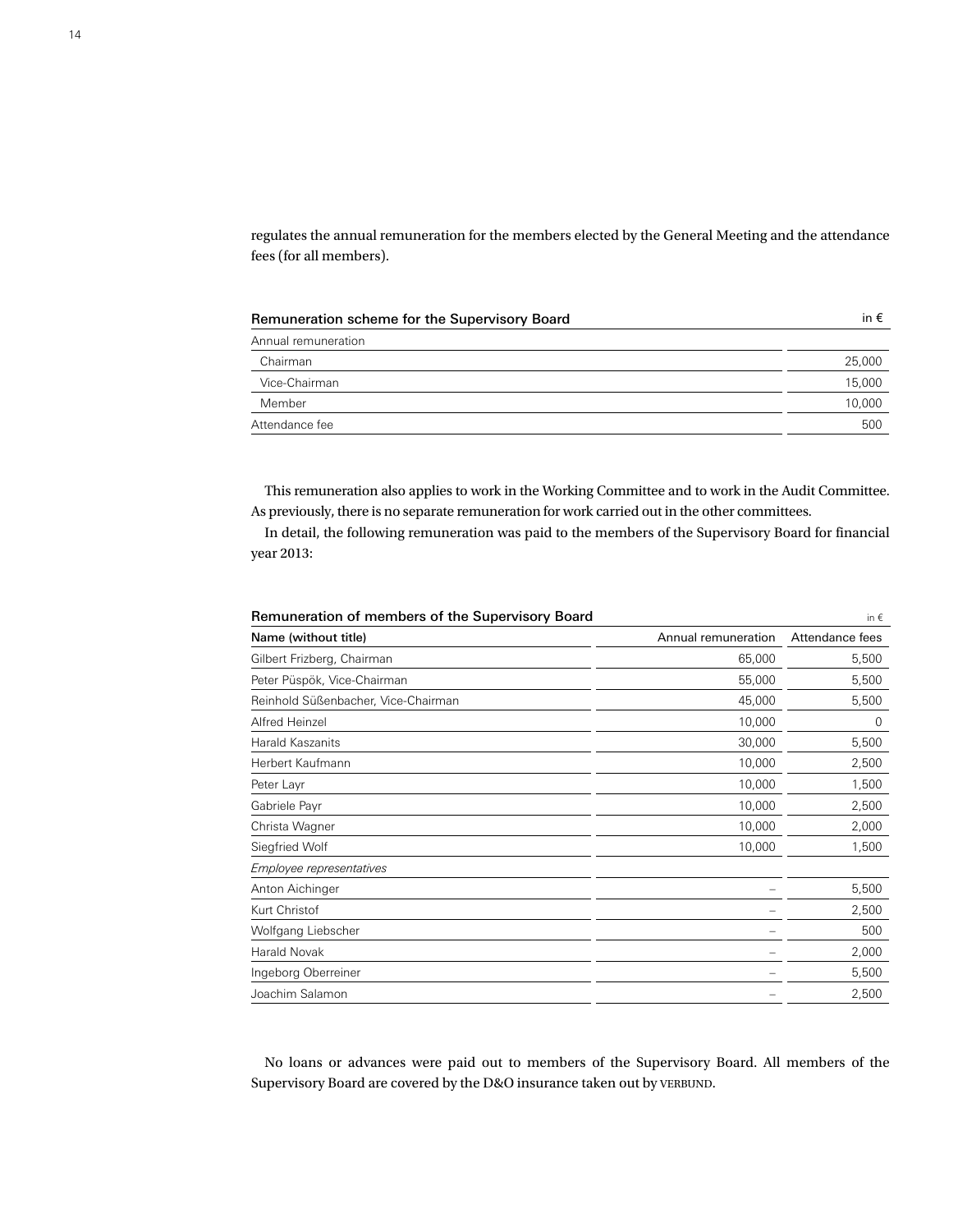## Measures for the promotion of women

(Section 243b(2)(2) of the Austrian Commercial Code UGB))

In accordance with its commitment to sustainable management, VERBUND addresses issues of social relevance such as equal opportunity in the workplace. VERBUND treats all its employees equally, regardless of their gender, age, religious beliefs, culture, skin colour, social origins, sexual orientation or nationality. Decisive action is taken against any form of discrimination or harassment.

Because choosing the members of the Supervisory Board is solely the responsibility of the shareholders (i.e. the General Meeting), the Executive Board has little influence over whether there are women in the Supervisory Board of VERBUND AG. With Dr. Gabriele Payr, Christa Wagner, and Dipl.- Ing. Ingeborg Oberreiner (as employee representative), the Supervisory Board of VERBUND AG has three female members.

As at 31 December 2013, 15 women held management positions within the Group (first and second tiers of management). The percentage of women in management positions is therefore 11.8%. The percentage of women among employees throughout the Group is 18.4%. Since 2012, female executives have been able to perform their duties on a part-time basis.

To promote the subject matter of equal treatment (diversity management) at VERBUND, responsibility for all existing measures was centralised and given to the equal opportunities officer; these measures will be continually refined going forward. For example, the VERBUND Women's Network was launched in 2012. The medium-term focus is primarily on guaranteeing equal treatment of male and female employees. Over the long-term, the network should cover all aspects of diversity management, particularly when these involve the transformation of socio-political conditions.

Participation in the "Zukunft.Frauen" (Women.Future) executive personnel programme is another specific measure in this direction. This programme was initiated by the Austrian Federal Ministry of Economy, Family and Youth, the Austrian Federal Economic Chamber and the Federation of Austrian Industries. Its goal is to give women support on their way to the top and to strengthen their confidence in their ability to hold management positions.

As part of its efforts to actively promote equal treatment, VERBUND has been committed for years to the deliberate promotion of highly qualified women. The goal is to create enthusiasm among a greater number of qualified women, above all technicians, to join the Company. For this reason, in the spring of 2013, VERBUND awarded women's scholarships for the fifth time to three outstanding female students at Vienna University of Technology. A jury chose a first-year student of Mechanical Engineering/Management, a masters student of Mechanical Engineering/Management, and a PhD student in Electrical Engineering and Energy Technology. They will receive support in the form of made-to-measure scholarship packages worth €5,000 each.

The first alumni meeting of VERBUND women's scholarship recipients was also held in 2013. All recipients of VERBUND scholarship packages since 2009 were invited. This initial alumni event was another step in not only providing individual support to women in technology, but also promoting the exchange of knowledge between them and giving them a networking opportunity.

In 2013, VERBUND was bestowed the amaZone Award in the "Public and Quasi-Public Companies" category. This award from the Sprungbrett Association recognises companies who are involved in training women for the trades and the technical professions. The award is a confirmation that VERBUND is committed to the training of young women in the technical professions and is the sign of a progressive personnel policy that is focused on equal opportunities for all. In addition, each year, VERBUND takes part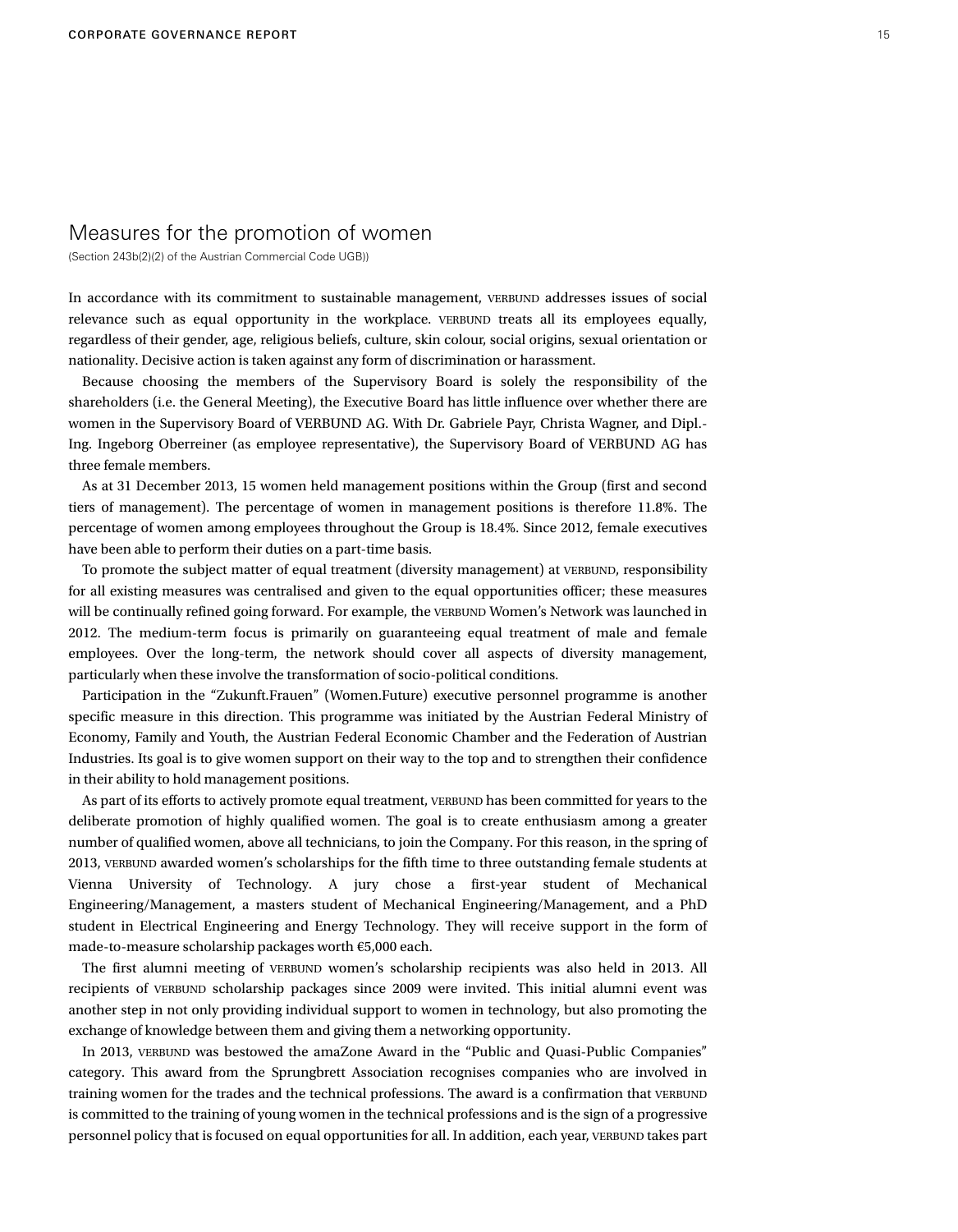in Take Your Daughter to Work Day ("Töchtertag") and in the Women in Technology ("Frauen in die Technik", FIT) information days. This allows us to address a female target group when they are still very young and to foster their interest in the fascinating technical professions. The Group is delighted to have a growing number of female apprentices each year commencing their training in a unique dual profession with good prospects, namely electrical engineering and metalworking.

VERBUND is serious in its commitment to the goal of maintaining work-life balance, and has already successfully implemented a number of measures such as flexible working hours or the option of claiming a third year of parental leave. Since being awarded the basic "Work and Family Audit" certificate in 2009, the many activities available have been supplemented each year by adding targeted measures, such as the introduction of an Employee Assistance Programme, which helps employees with family and career-related problems by providing advice and coaching. In 2013, for example, the Company for the first time supported holiday child care initiated by the Works Council and set up parent-child rooms in two office locations which can be used to overcome short-term difficulties with childcare arrangements.

# Executive Board's Declaration of Conformity to the Austrian Code of Corporate Governance

The Austrian Code of Corporate Governance was applied within VERBUND AG during financial year 2013 and was adhered to in accordance with the explanatory notes above. There were only 2 rules in the Code from which partial deviations occurred. These were in part the result of legislative circumstances and were explained and justified accordingly. VERBUND will continue to adhere to the Code during financial year 2014 and will continue to endeavour to comply with all rules as fully as possible. From the outset, VERBUND has given very high priority to applying the Code of Corporate Governance. Its application is an essential building block in strengthening the trust of shareholders, business associates, employees and the public in the Group.

Vienna, 18 February 2014

Executive Board

Dipl.-Ing. Wolfgang Anzengruber Dipl.-Ing. Wolfgang Anzengruber Dr. Johann Sereinig

Chairman of the Executive Board Vice-Chairman of the Executive Board

Dipl.-Ing. Dr. Günther Rabensteiner **Diplemann** Dr. Peter F. Kollmann Member of the Executive Board Member of the Executive Board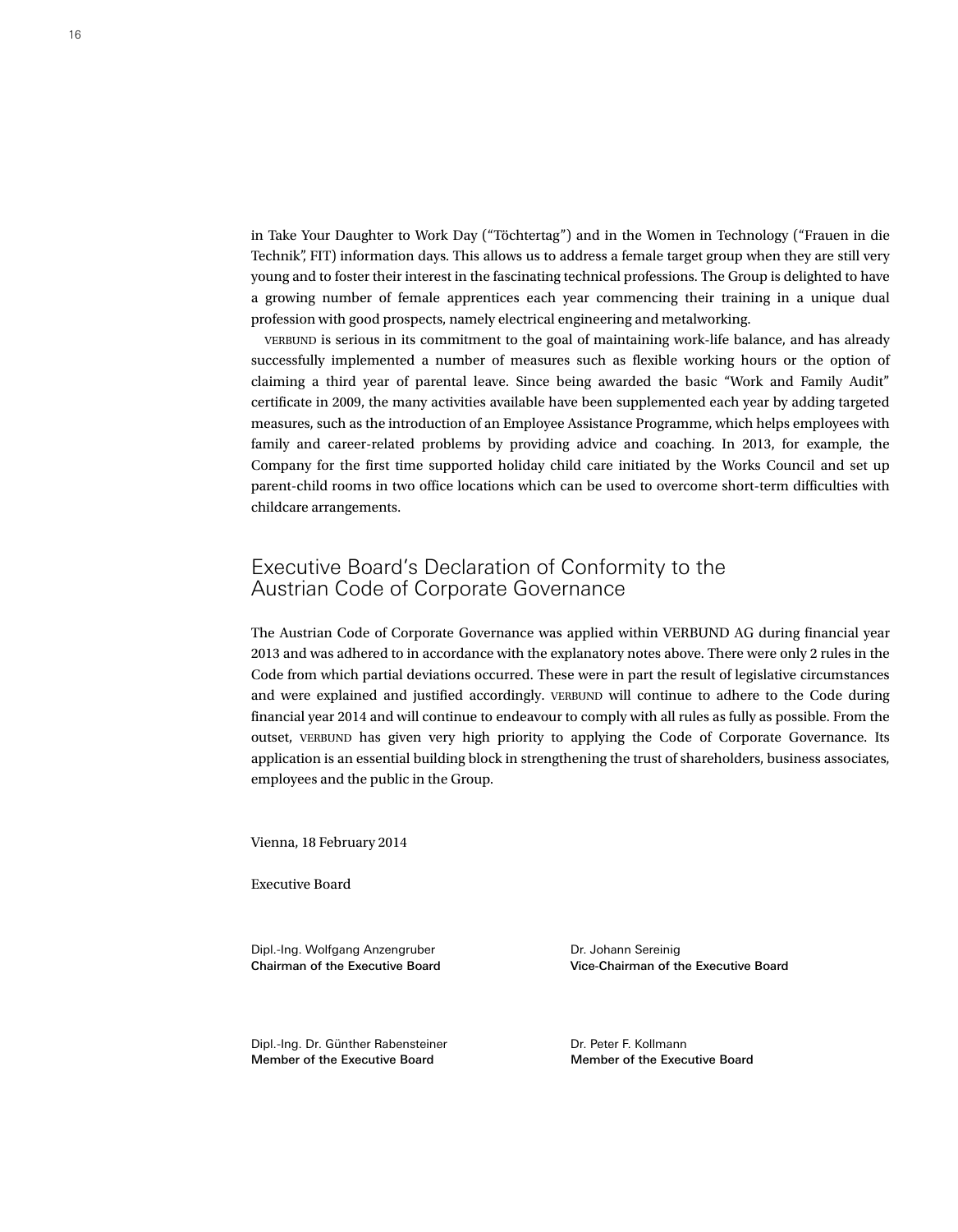# External audit

As in previous years, an independent auditor carried out a voluntary external evaluation of adherence to the provisions of the Austrian Code of Corporate Governance for financial year 2013.

#### **Summary of the results of the evaluation of adherence to the Austrian Code of Corporate Governance during financial year 2013**

We evaluated adherence to the recommendations of the Austrian Code of Corporate Governance as amended in July 2012 (ÖCGK; issued by the Austrian Working Group for Corporate Governance) at VERBUND AG during financial year 2013, and also whether the Corporate Governance Report of VERBUND AG for the financial year ended 31 December 2013 complies with the legal requirements in Section 243b of the Austrian Commercial Code (UGB) as well as the requirements of the Austrian Code of Corporate Governance and whether the statements made therein are accurate.

*Management's responsibility:* The Executive Board of VERBUND AG is responsible for reporting on the implementation of and adherence to corporate governance principles within the Group ("Declaration of Conformity") and for the proper preparation of the Corporate Governance Report pursuant to Section 243b of the Austrian Commercial Code (UGB) and the Austrian Code of Corporate Governance.

*Auditor's responsibility:* Our task is to ascertain, based on our evaluation, whether the statements in the Declaration of Conformity are accurate and whether the Corporate Governance Report for the financial year ended 31 December 2013 complies with the legal requirements in Section 243b of the Austrian Commercial Code (UGB) as well as the requirements of the Austrian Code of Corporate Governance and whether the statements made therein are accurate. We performed our evaluation in accordance with the Austrian professional standards for other audits (KFS/PG 13). According to these standards, we must maintain our professional obligations, including requirements of independence, and must plan and perform the mandate in accordance with the principle of materiality in such a way that we can issue our opinion with sufficient certainty. The procedures selected depend on the auditor's judgement, and include in particular the following activities: we carried out our evaluation on the basis of the questionnaire for the voluntary external evaluation of adherence to the Code (ÖCGK) published by the Austrian Working Group for Corporate Governance. The evaluation was carried out by questioning the Boards of the Company and the employees of the Company named by them and by inspecting the documents made available to us by the Company. Our evaluation also included the random sample-based auditing of the proofs presented to us and the statements made. The subject matter of our mandate is neither an audit nor a review of financial statements. Similarly, our mandate does not include either the discovery and clarification of criminal offences, e.g. misappropriations or other breaches of trust and violations of law, nor does it include an assessment of the effectiveness and economic efficiency of the Company's management. We believe that the audit evidence we have obtained is sufficient and appropriate to provide a reasonable basis for our audit opinion concerning the adequacy of the Declaration of Conformity.